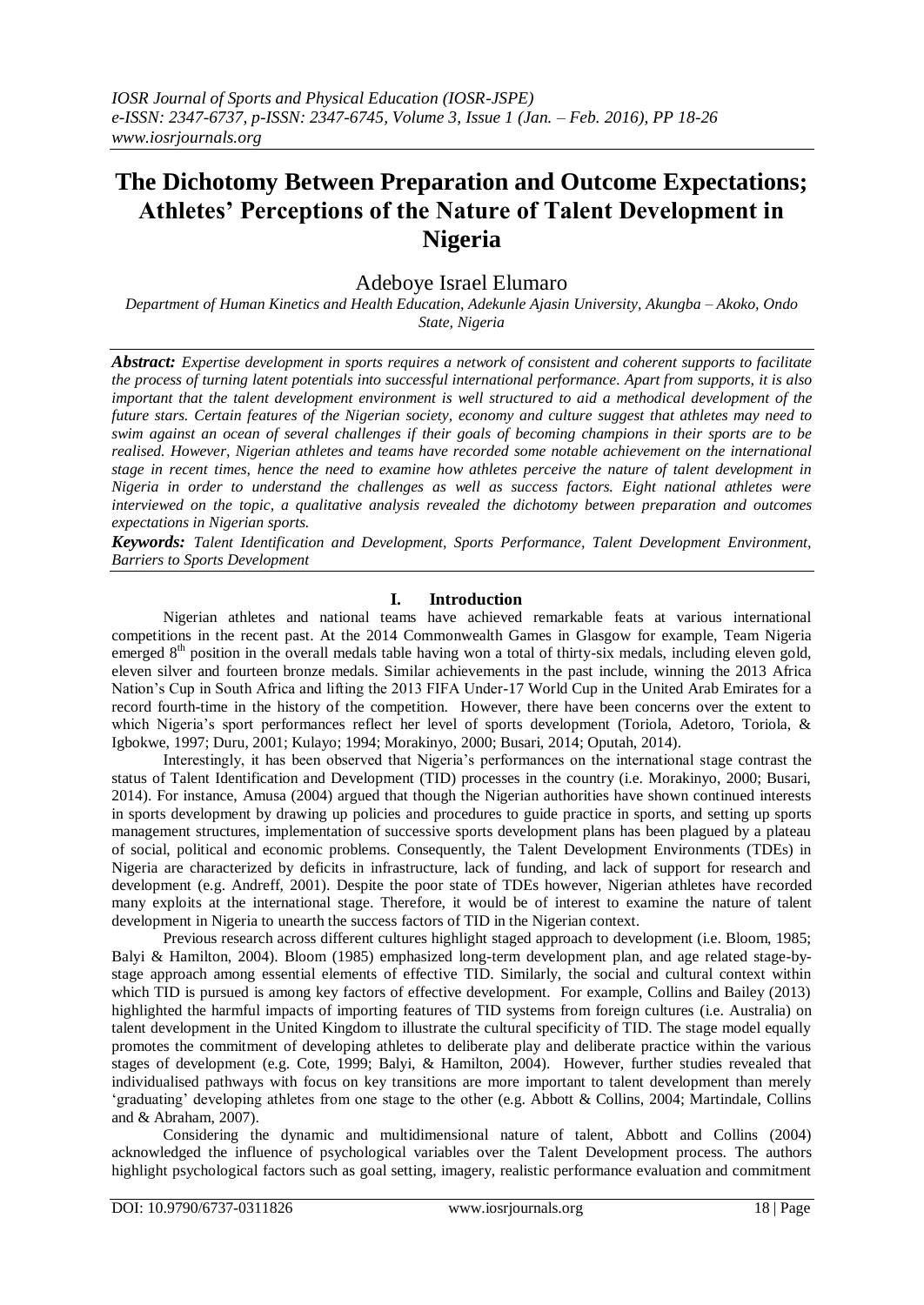among key determinants of the ability to turn potentials into successful performance. Furthermore, research in other performance domains (i.e. music) acknowledged the role of psycho-behavioural factors in recognizing and optimizing potential. MacNamara, Holmes and Collins (2008) documented the development and deployment of psychological characteristics of developing excellence (PCDEs) as mediating factors of successful negotiation of the transitions between stages of development. Examples of the PCDEs that aid successful transition from one stage of development to another included determination, commitment, self-belief, coping under pressure, competitiveness and ability to work on weaknesses.

On an environmental level, Martindale, Collins and Abraham (2007) highlight the importance of effective TDEs to sport development. The authors identified five key features of an effective TDE to include Long-term aims and methods; Wide-ranging coherent messages and support; Emphasis on appropriate development vs. early success; Individualised and ongoing development; and Integrated, holistic and systematic development. The role of significant others (i.e. parents, siblings, teachers, peers) has also been emphasized in the talent development process (e.g. Martindale, Holmes & Collins, 2007; MacNamara *et al*., 2008; Abbott &Collins, 2004). Hence, researchers like practitioners, agree on the need for a network of consistent and coherent supports to aid effective development of the future stars (e.g. Martindale *et al*., 2007).

By implication, it is crucial to consider the effect of cultural differences on the processes and prospects of TID, because socio-cultural influences may have impacts on the perception of the significant others about sports development (e.g. Berry, 1997; Ali & Shen, 2012; Khaleque & Rohner, 2014). While most research efforts in TID have concentrated on certain societies/cultures (i.e. North Americas, Australia, Europe), it is needful to pay attention to the consequences of social expectations and culturally defined opportunities for TID. In the Nigeria context for instance, where many obstacles to effective development have been identified, such as lack of infrastructure (e.g. Busari, *et al.,* 2010), and poor implementation of sport development policies and programmes (e.g. Aluko, 2011), as well as wider social problems (i.e. poverty and poor management of resources etc.), it would be of interest to know how athletes were able to navigate through such barriers to become elite performers. To this end, the current study is intended to examine the culturally specific context of TID in Nigeria, to understand the challenges and factors of effective TID in sports.

## **II. Method**

#### *Participants*

The sample consisted of eight elite athletes from various events within the track and field discipline including, sprint and relay races as well as jumping events. Participants were identified as successful elites through three criteria. First, all participants represented Nigeria in their various events at the 2014 Commonwealth Games in Glasgow, and secondly, all participants have developed their career in Nigeria and did not participate in any sporting activity abroad until they became members of the Nigerian National Teams. This was necessary to ensure that participants have experienced the influence of the Nigerian socio-cultural context on TID and that there were no external influences on their development. Finally, participants have all won medals both in local and, or international competitions and are considered the best in their events. Also, all participants were current members of the Nigerian National Teams in their events at the time of the study.

#### *Design*

A qualitative research design was adopted to advance a deeper understanding of the socio-cultural context of TID in Nigeria, and the challenges posed to developing athletes as well as how athletes were able to navigate through those challenges to become successful in their sporting career. The qualitative method was considered appropriate for the study for its potential to generate focused data that would reveal a clear picture of the phenomenon under study (e.g. Neuman, 1997). A semi-structured interview was developed for the study with the aim of creating in-depth understanding of the challenges of TID in Nigeria. The interview schedule consisted of eleven open-ended questions purposefully structured to generate open-ended responses from participants (e.g. Neuman, 1997; Patton, 1990).

Pilot interviews were conducted with two members of Team Nigeria (i.e. the Nigerian contingents at the 2014 Commonwealth Games in Glasgow). The researcher carried out a rigorous appraisal of the pilot interview, feedback was used to evaluate and moderate the interview guide. Following the recommendation of Watson (1997), the feedback was also used to ensure response to probing questions was not biased by interviewer's opinions. The pilot interview were included in the final analysis because they were considered to be of sufficient qualities, and also because the interviewees satisfied the inclusion criteria.

#### *Procedure*

Ten prospective participants were contacted prior to the Commonwealth Games to discuss suitability and interest in the study; they were given assurance ofanonymity and confidentiality, before they were asked for consent. Out of the ten athletes contacted, eight agreed to take part in the study while two declined sighting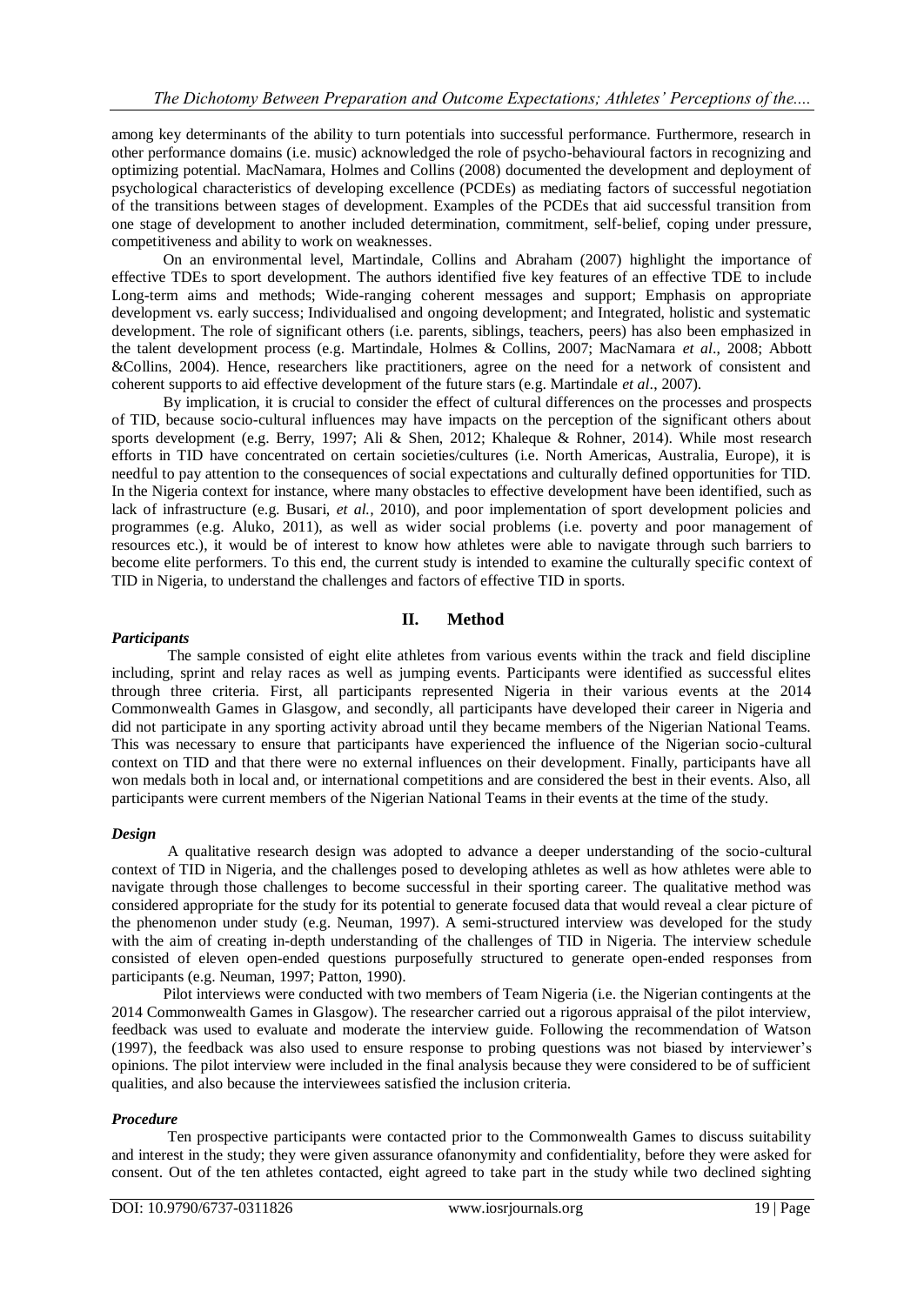'personal reasons'. The main interview questions were given to participants two weeks prior to the interview so that they could familiarize themselves with the questions. At the actual interview, all interviewees were asked the same questions in the same sequence, however, while and when necessary, the interviewer asked probing questions (e.g. Patton, 1987) to create an in-depth understanding of responses and to capture a true representation of the socio-cultural context of TID in Nigeria. All interviews lasted approximately 60 minutes and were tape recorded for later transcription.

### *Data Analysis*

The interview data were analyzed using inductive content analysis according to the recommendation of Edwards, Kingston, Hardy and Gould (2002). Data analysis followed the three stages outlined by Cote (1993) including coding experience; inductive inference; and similarity processes. Themes and categories were presented hierarchically to represent their order of emergence (Shaw 1999), and were supported by quotes in the result section (Bejaoui *et al*., 2009).

#### *Credibility*

Several measures were taken to guarantee credibility of findings of the study. As earlier mentioned, the researchers ensured that interview questions were truly open-ended and that responses were not biased by the opinion of the interviewer. Similarly, raw transcripts and analyzed data (i.e. researchers' interpretation of the raw data) were sent to the participants to ascertain credibility (Patton, 1990); all participants agreed that they (i.e. analyzed data) accurately represented their views. Likewise, the data were subjected to a thorough (independent) reliability checks by other researchers who were experts in the field of study (Scanlan, Ravizza  $\&$ Stein, 1989; Morse, *et al.*, 2002) to validate the procedure and findings of the investigation.

## **III. Results**

The findings revealed a dichotomy between how athletes were prepared and the performance expectations by the society. A broad description of this general theme through the sub-themes is presented in this section with example quotes to support their pattern of emergence.

*Sport Success at a High-Elite Level is celebrated.* The data revealed that athletes who achieve success at high elite level of their events are highly celebrated in the society. For example, winning a medal at any international competition (i.e. the Olympics and the Commonwealth Games) comes with national reception, high social recognition and national awards.Such athletes are projected as symbols of national pride; companies feature them on national TV to promote their brand. Hence, children who develop strong interest in their sports see such athletes as role models.

*"The best encouragement I have at the moment is that I have just been given a national award by the president of the federal republic of Nigeria as a Member of the Order of Niger (MON). Definitely, this is a lot of motivation for me. Also the president will be hosting us (the awardees) to a dinner by next week; this has been a great boost to my inspiration and I'm really ready to put in all the efforts necessary so that I can take my performance to the next level" (A6)*

*"If you talk about people like Okagbare, the country is now running after her because she is a very successful athlete. Many of our athletes made it without any support. Therefore, I believe that when we get to the top the society will recognize us. But now I do all I can to support myself and believe that I can achieve greater feats and then there will be rewards for all my efforts" (A2)*

The prospect of national recognition and fame, is a key attraction to sport participation in Nigeria. Participants reported that seeing how high elite athletes were celebrated on TV, as well as the pride that comes with sporting success, they developed the passion for sport participation from a very young age. And when they got to school, children take advantage of Physical Education (P.E.) sessions to experiment their love and passion for sports. Though the primary aim of P.E. was not TID but mainly to promote healthy living among pupils, P.E. was important to talent discovery and development among Nigerian athletes.

*"When I was young, I used to watch athletics on the television because my father loved sports channels. I see how people compete on the tracks and how the winners were celebrated and always wished I were the one. So since then I have wanted to be the one winning medals. When I started going to school, I was introduced to P.E. (Physical Education) and the P.E. teacher would take us out to the filed to do exercises which always included running, this was an opportunity for me to experiment with what I have seen on the TV and love to do. I think the dream was motivated by how I saw people celebrated athletes who won medals and how people talk about them- this made me form an image of success in my mind" (A3).*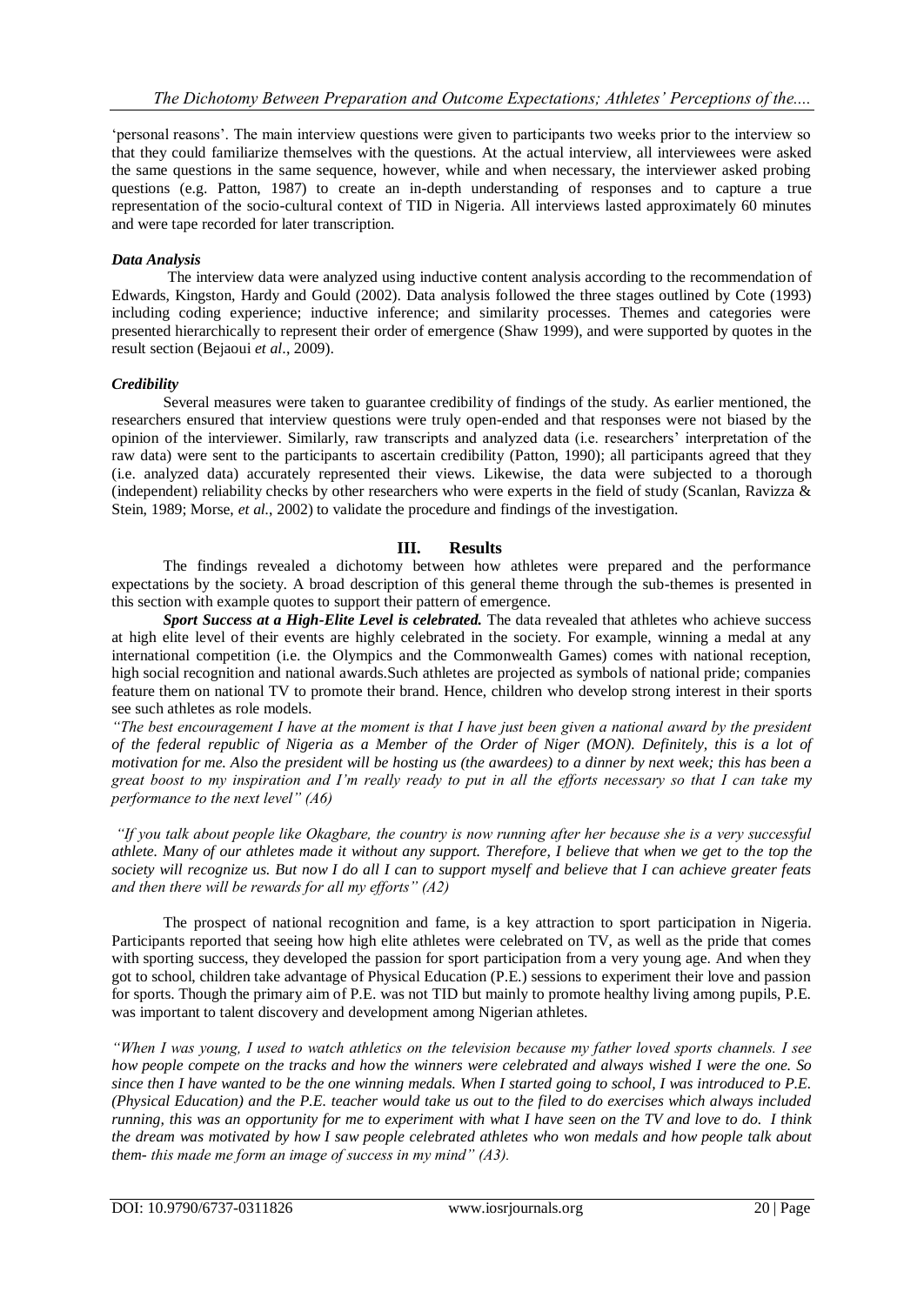Apart from social recognition, fame and national awards, athletic success at high elite level attracts considerable financial reward. The prospect of earning money through sporting success served as a motivation for potential athletes' involvement in sport participation. Similarly, success at high elite level meant that athletes would be representing Nigeria at the various international competitions such as the Olympics and the Commonwealth Games, and thus, offer the opportunity of travelling to different countries, make international friends and build relationship that may help further their development.

*"Before I started running, I have a brother that was the director of sport in his school (the Niger Delta University). He called and told me about the NUGA (Nigeria Universities Games) and said I would be paid if I can run very well. When I asked him about the amount and he said N40, 000; I was amazed that one could be paid that much just for running. So the next morning I went to my university's sport complex and saw a lot of people training there, I saw the coach and told him I would like to train, and that I can run very well because I have been running from my primary school" (A8)*

*"I only became serious about it after one of my juniors in the secondary school called me one day and told me he was at the airport on his way to France. I was surprised and asked what he was going for, and he said he*  was going to represent Nigeria in long jump; I was like "just for jumping?" I remembered that I was far better *than him in sports and so I said to myself that if he could travel to France for jumping then there is a lot I can achieve if I took my athletic career more seriously. That was when I started training and became committed to developing my sporting talent" (A2).* 

*Sports Development is Poorly Valued.*Unemployment and poverty ranked high among the major factors of social and cultural behaviours of the Nigerian society. With an estimate of over 80 per cent of the population living below the poverty line, the struggle to break out of poverty typified most Nigerian families. The economy is dependent on the formal sector and as a result, only people who are eligible for the highly competitive whitecollar-jobs have the real prospect of getting a job. Consequently, education is seen as the only means of crossing over the poverty line. Children are expected to be serious with their studies and avoid whatever could be a distraction to education. Unfortunately, the sport sector has no real prospect for job and wealth creation in Nigeria; in fact, the club structure (which would be an income earner in sports) is non-existent. Thus, athletes only take part in sports for pleasure and other personal reasons, except the very few who could breakthrough to the high elite level. Hence, families viewed sport as a waste of time.

*"In Nigeria, there is a lot of emphasis on education, because education is seen as the only way to break out of poverty. My parents believed that the only way they can secure a better future for me was education; therefore, any other thing (including sports) was seen as unnecessary distraction. Because of this, we (myself and my siblings) were not allowed to do sport" (A4)*

*"I did not have any support while I was growing up apart from the one I gave to myself. Nobody even believed in me, the expectation of my parents was that I focus on my studies; sport was not given the deserved attention" (A1)*

*"My parents believed that athletics would reduce the commitment I have towards my studies and all they wanted was that I faced my studies" (A6)*

*"I realized that I have the potential since I was in primary school, but my father didn't believe in me even for one day. He was just looking at it as a waste of time because he believed that it was only when you go to school that you can make it in life, my parent believed sport was a waste of time" (A5)*

Similarly, the data showed a pervasive scepticism about the possibility that an average child can develop to the high elite level of sport performance (which is the only way sports participation is rewarded in Nigeria). Parents doubted the ability of their children to achieve high-level success in sports; and so, TID in sport is discouraged. The society supposed that allowing children to get involved in TID would amount to a waste of time, especially because the dream of sporting success is an elusive one. Participants expressed their frustrations with the fact that sporting success was celebrated by every section of the society, while sport participation was discouraged. Children who got round this obstruction and develop their athletic career only did so by becoming resilient against the social disapproval for TID in sports. For example, young athletes trained secretly without the knowledge of their parents to avoid being punished for taking part in sport.

*"One thing that kept me going was the desire to prove everyone who had doubted me wrong, I wanted to show*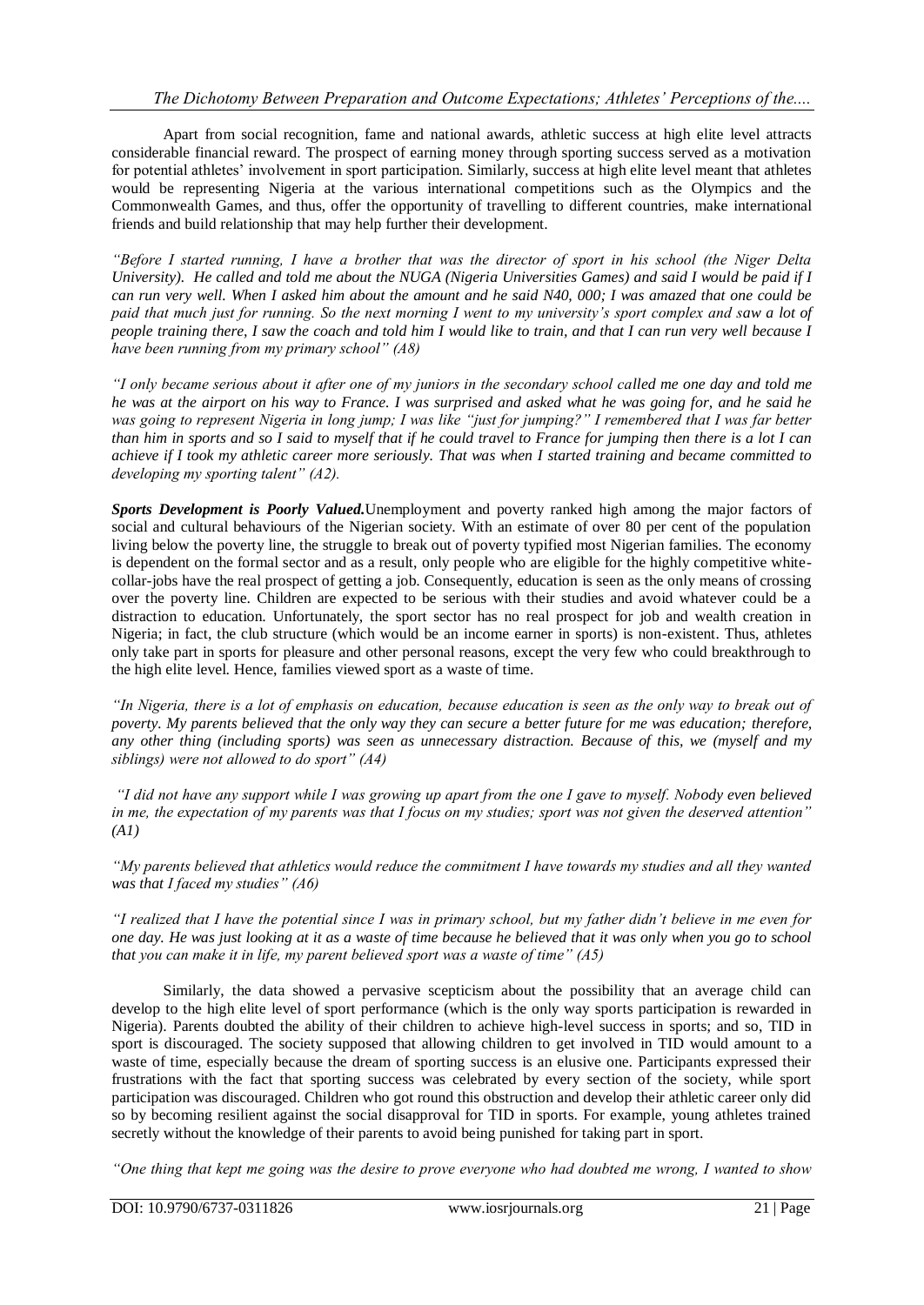*that taking part in sport is not a waste of time. It was a puzzle to me that people celebrated successful athletes and watched them on the television, and they applauded their performance. Yet any child that shows interest in sports is highly reprimanded. I was determined to achieving my dreams so I was ready to give it whatever it would take including starvation and other forms of self-deprivation". (A1)*

*"In 2010, I attended the national trials; I did very well and was selected to represent Nigeria in the 2010 Commonwealth Games in India. I travelled to India without telling my father because he was not aware that I was training behind him. So, while I was at the Commonwealth Games, a family friend saw my name in a national daily and told my dad. My father read the paper and couldn't believe it. I begged for his forgiveness and pleaded that I had to be secretive about my sporting career because he was never going to support it. To God be the glory, my father had no option than to support me, he began to give money for training materials, feeding, and transportation, and he also supported me emotionally. From this point forward, my dad became a pillar of support; I only needed to ask, and he would do anything for me" (A8)*

The data further indicated that athletes' families constituted a strong barrier to TID. Parents strongly opposed the idea of their children taking part in sports. Instead of being supported, aspiring athletes were punished for participation. Though, there were other challenges to TID in sports in the Nigerian context, parents' disapproval of sport participation was viewed as a major stumbling block to sport development in Nigeria. This is because, athletes who disobeyed their parents to get involved in TID would lack the supports they needed from the family. Children's aspirations to become elite athletes face serious financial as well as emotional burdens. For instance, athletes lacked money to support their development, and are also seen as disobedient children. The quotes below demonstrate the effects of parental disapproval of TID in sport on athletes progress:

*"It was so difficult for me, apart from not having financial supports, and training without the necessary kits, there was huge emotional barrier coming from my parents" (A3)*

*"People like me, who went behind their parents to take part in sports, were seen as disobedient. While those who gave all their attention to their studies were the good ones. The entire setting was not supportive of sport development. However, I kept on hoping that one day I would be celebrated because everybody would turn around to celebrate successful athletes, including the society, the government and even the parents who were against you taking part in sport will come to say they are proud of your achievements. So I believed that one day this would be my story" (A5)*

There appeared to be a negative social perception of sports participation across every sector of the Nigerian society. Sport development is seen as an unprofitable endeavour for the child, this is more so because spending time on TID would mean having less time for education. According to the participants, the environment was 'hash' to TID in sports, not only was the family a barrier, but the entire society including the school, and the government reportedly offered no support for athletes' development. Teachers treated pupils who participated in sports as 'unserious elements'. Athletes were seen as deviants, not only in school, but also in the society. This negative social perception of sports participation was borne out of the view that the sports sector has no real potential for job creation, and the fears that the average child would not be able to achieve a high-elite status in sports. In the following quotes, participants spoke about the hostility to TID in sports:

*"The way people talked about sports was not very good. Every parent wants the best for his/her children and therefore would not want to allow them go into sports because the perception was that sport men and women were wayward and easily corrupted. But then, that does not mean that anyone who goes into sport will become bad, it depends on your dreams and how serious you are about them. Again, the way you present yourself to the people is very important. Even if there are rough guys around, they will not come to you except they see that you are their kind" (A8)*

*"The problem of education must be addressed; schooling should be friendly to athletic development. The school environment in Nigeria is hostile to sport development; pupils who take part in sports are seen as unserious by teachers, instead of encouraging the athletes and support their commitment to sports development" (A5)*

*"And again, the Nigerian society was not friendly to sport development; there was no support from any source. There was no financial support, we lacked good facilities and equipment, no good coaches, you know, it was a very difficult situation. But I thank God for seeing me through; I have to strive hard to become who I dream to be" (A2)*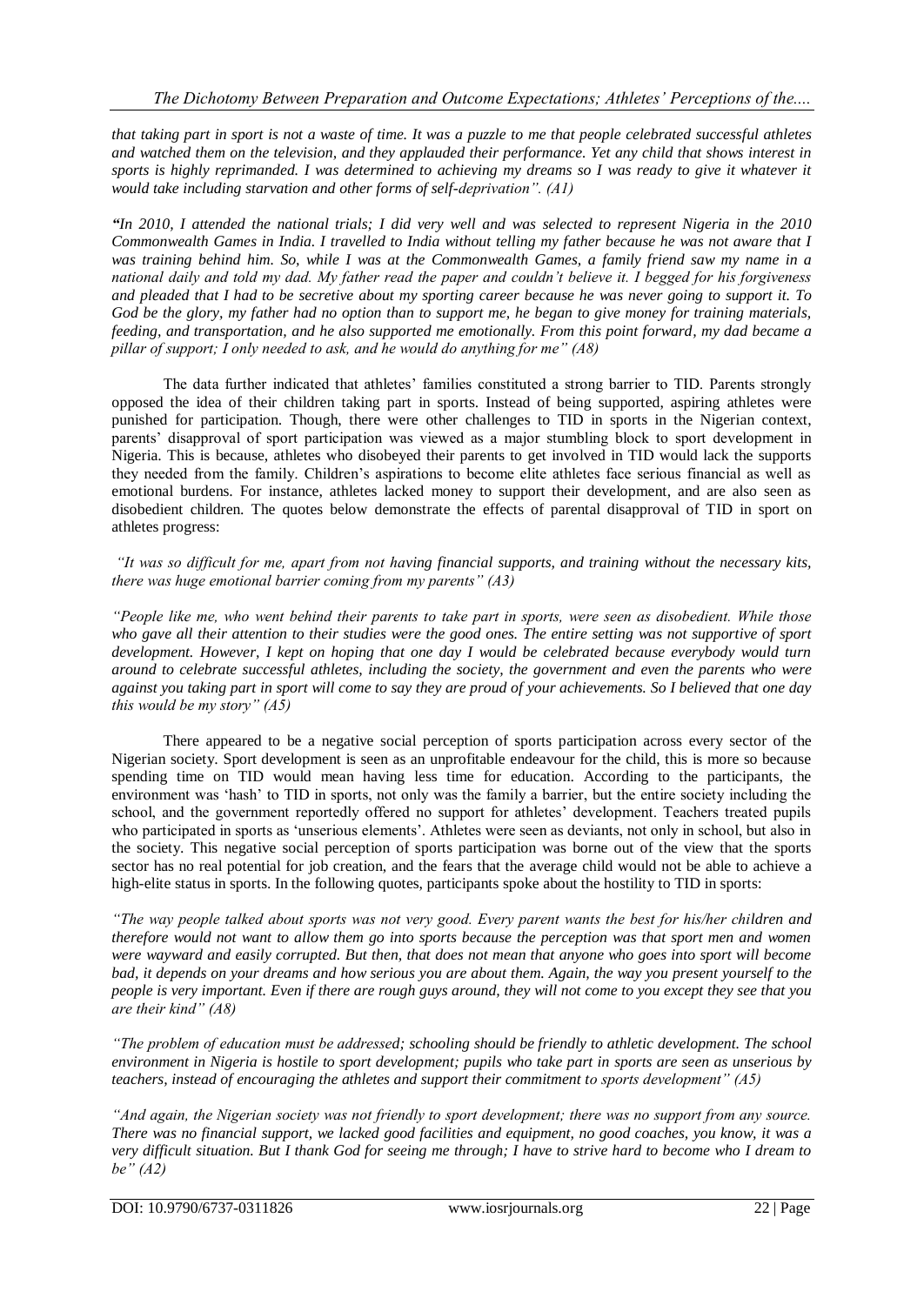The government, like the family, school and the society, does not encourage TID in sports. The Nigerian government lacked the will and interest to invest in sports development. This was evident from the acute shortage of sporting facilities across communities. Similarly, the government provided no form of financial incentives for TID, neither was there any sponsorship or funding programme for sport development. Athletes described the environment as 'not conducive' for TID in sports. Even for athletes who already demonstrated talent by representing the country at international competitions, there is no support for further development. In contrast however, successful athletes at the high elite level are celebrated and highly rewarded by the government. The following quotes by the participants demonstrate that developing athletes did not receive enough support, encouragement or reward for their efforts towards sport development:

*"You need financial supports. You also need facilities, because here in Nigeria, there are no facilities to support sport development. There are good coaches in Nigeria and that is the major thing we have going well for us as athletes. Similarly, we need parental supports, because the reality in Nigeria is that many parents do not really like their children taking part in sports" (A4)*

*"There was no support from the government at any level; during primary and secondary schools the government showed no concerns at all. Even till now, there is no form of support coming from the government- I train on my own and have to rely on whatever help I can achieve by myself" (A1)*

*"I have achieved a lot, but with so many challenges. In Nigeria we lack many things, no facility, no training facility, no encouragement, a lot, a lot of challenges. You can imagine you go to represent your country in an international competition and when you come back you have nothing to show for it - you cannot even recharge your phone, nothing good is coming out of the achievement." (A3)*

*"We need to learn from other sporting nations where the environment is conducive for the development of athletes; where their governments provide all the facilities needed for sport development; where there is encouragement from the family and friends; where sport is seen as a good profession and athletes are respected and treasured; where there are sponsorship and funding programmes for talent development" (A7)*

With the population of about one hundred and seventy million people, it is reasonable to expect that there would be huge potential for sporting excellence. However, the government would need to set the pace by promoting sport development programmes, and creating the effective environment for TID and investing into building the infrastructure to support TID. If the perceived sporting potentials of Nigeria are to be realised, the government need not to hide under the cynicism in the society but lead the way in dispelling the negative perception of sports development within the society, and build the enabling structure for TID. Only through deliberate intervention form the government can Nigeria reduce the apparent loss of talents in sports. The following quotes from some of the participants highlight the need for government to invest in sport development, promote TID, and support athletes' development:

*"My advice is that the government should go to the grassroots and begin from there, we should pick up young athletes, because there are talented people from all over the place but there is no encouragement, no support for them, so if we create the good environment Nigeria can produce good athletes" (A2)*

*"We need to go down to the grassroots to identify talents and provide the necessary environment for growth. We need to start from the very basic: primary and secondary school levels. Then we need to provide facilities so that children will be motivated to take part in sports. Nigerians are naturally strong, so if we provide the right environment; there are lots of talents among us" (A5)*

*"The major problem I encountered was the lack of facilities. There are many talents in Nigeria, but because the environment is very hash, people just dropped their sporting ambitions and looked for an alternative in other professions. If the supports were there, and the facilities were available, Nigeria would be among the greatest sporting nations of the world. We have to train on the street instead of the tracks, because there were just no tracks" (A4)*

The nature of Nigerian societies presents athletes with multiple barriers to development; athletes were reportedly left alone to face the onerous task of talent development without any form of assistance. The widespread opposition to sports development prevents children at the grassroots level to get involved in TID; the family, the school, the government and the entire society resisted sport development. This social apathy is responsible for the lack of investment in sport infrastructure, leaving athletes and their coaches with no other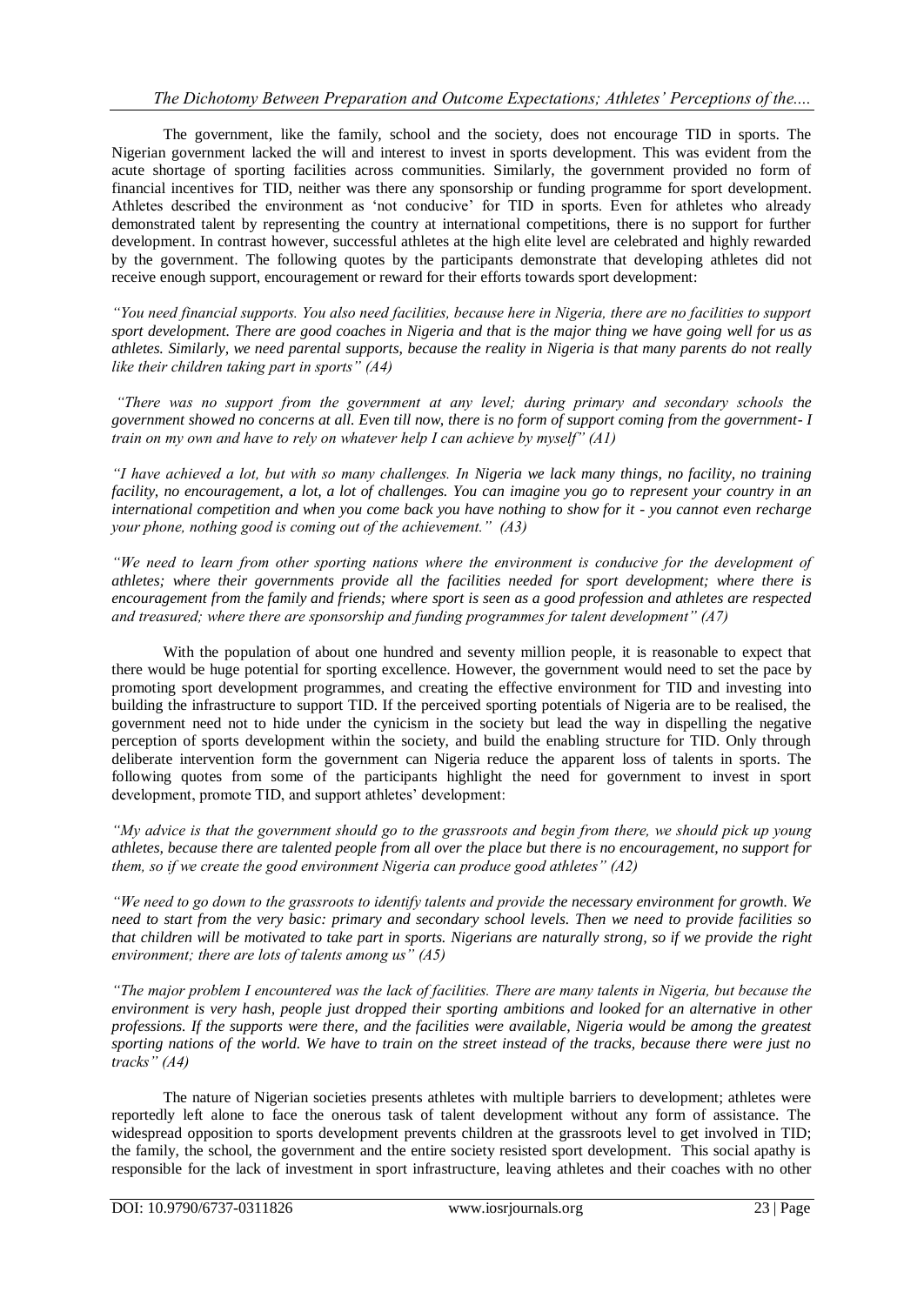option than to improvise (where possible) for the facilities needed for training. The quotes below reflect the rejection, abandonment, and other barriers athletes are faced with:

*"Under normal condition, an athlete should be supported by the system to develop his career. If he is a student, he should have scholarship to take care of his education. In other countries there are facilities to train; athletes have access to coaches who are professionals, but all that is not available in Nigeria. Everything here is a problem, ranging from accommodation to medical, to school fees, to feeding; it's just a different ball game" (A3)*

*"I look at it like there are different types of challenges; as a growing athlete, there were no good facilities to train, there were no good tracks and there was no gym, what we did was improvisation. But now, though we*  don't have access to very good facilities but it is better than what we used to have as growing athletes; this is *one of the issues with sports in Nigeria, when we go to international competitions, we are made to compete with athletes that have it all, but in our own case we barely have the very basic facilities for training" (A2)*

*"Either you are a developing athlete or an elite athlete the challenges are the same. It is the same issues with facilities, sponsors, and finance. These are the major challenges to athletes' development in Nigeria. Every athlete in Nigeria, both developing and senior athlete faces the same problem and that is why many ambitions are never fulfilled" (A6)*

Athletes believed that the challenges of development in Nigeria deny them a level playing ground with their counterparts from other countries. At international competitions (i.e. Commonwealth Games and the Olympics), Nigerian athletes perceived that their opponents from the developed countries where TID is supported have advantage over them. Athletes a feeling of being let down particularly by the failure of the government to articulate sport development plans and programmes for the country. In the following quotes, participants express their displeasure with the poor development environment in the country:

*"Here at the Commonwealth Games, we are competing against athletes from the developed nations who have access to good facilities, training programmes, and good coaches and are well supported by their government. But in Nigeria the reverse is the case; we have to improvise for almost everything because the government does not show interest in providing the resources to support athletes' development" (A4)*

*"We have a situation where we do track and field without tracks, this gives our opponents from other countries where the environment is conducive, the advantage over us. So there is need to create all the necessary supports in the system. So many people drop out of sport because they are not supported" (A2)*

Similarly, athletes were exposed to financial constraints. Since the family was opposed to TID, and there were no funding or sponsorship programmes for sport development, athletes lacked the necessary financial supports for their development. Athletes helped themselves (through menial jobs or petty trades) to buy their training kits otherwise they would be handicapped. And for athletes who did not live with their parents, the problem was not limited to the inability to acquire training kits, but also, getting their basic daily needs (i.e. food, transportation, shelter) was a difficult task. In the quotes below, participants reported lack of funding as being a major barrier to their development:

*"There is need for supports most especially, financial supports. We also need to have a talent identification system where young athletes will be identified and assisted through the various stages of development. As it is now, we rely on athletes who were able to discover themselves and go through very difficult experience to develop their potential" (A7)*

*"My major problem was finance, I couldn't afford decent feeding, I was training without the very basic materials such as track shoes, I was having problem with transport fare to and from training, and so the major challenge was finance. Though, there are other problems such as lack of facilities and standard training programme, but the major issue was money" (A5)*

*"The most difficult challenge I have faced so far was finance. Sometimes I wake up as early as 5am so that I could walk or run to training because I couldn't afford the transport money. After training, I would not be able to transport myself home and would have to beg or walk back home. There were so many challenges, no financial supports, no encouragements, even the government will not do anything to support or encourage you. After making the senior team it is the same; you will go to competitions and come back with nothing to show for*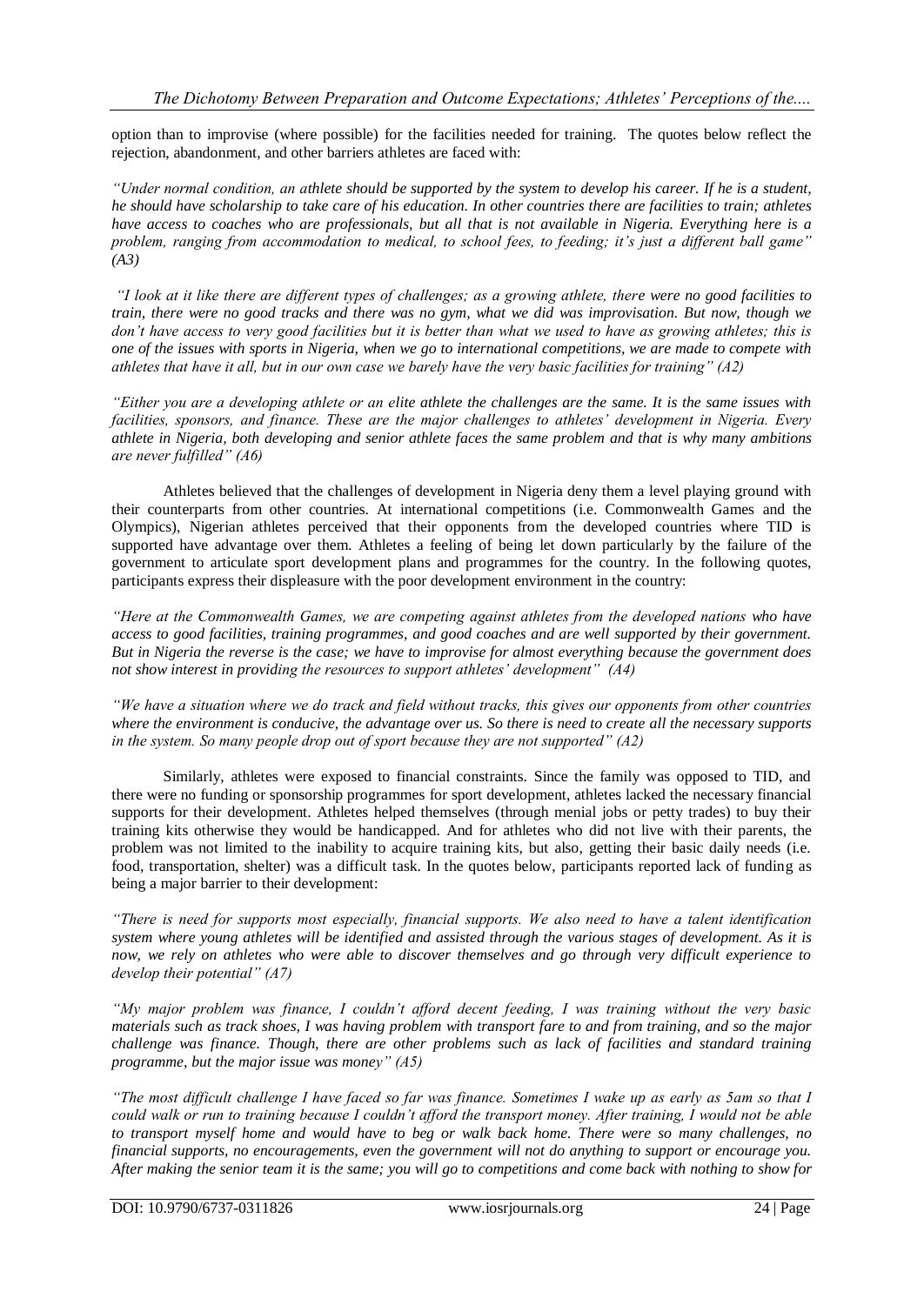#### *it" (A1)*

*"…Nobody was supporting me, it was hard for me to cope with the demands of training. Many times I would have no food after training, I could not afford ordinary fruits and so I was unable to fulfil the nutritional needs of my sport" (A4)*

#### **IV. Discussion And Conclusion**

The objective of this study was to examine the perceptions of athletes on the process of TID in the Nigerian context in order to develop an understanding of the nature of talent development environment and its impacts on successful development. The findings indicated that Nigerian athletes faced some tough environmental challenges that made successful TID more difficult in comparison with other cultures (i.e. U.K., Canada, U.S.A and Australia). There was a dichotomy between athletes' preparation and the expectations of the society. Successful performance at high-elite level was highly celebrated, whereby successful athletes received high social recognition, national awards and financial rewards. The high reward for success was a key motivating factor of effective development among Nigerian athletes. Successful athletes were popular features on national television stations and commercial advertisements (i.e. billboards, flyers, posters) such that children, through them develop the love and interest in sport participation. The prospect for high rewards has been previously reported as a motivation for sport participation and talent development (Gillet, Vallerand, Amoura & Baldes, 2010).

In contrast however, sport participation at the beginner level and talent development were poorly valued. There was a pervasive skepticism about the likelihood that the average child can successfully develop a career in sports based on the absence of effective TDEs (i.e. poor facilities, lack of funding, unavailability of coaches). TID was discouraged because the society perceived that regular participation in sporting activities would distract the child's education. Education was seen, as the only means of securing the future of the child, thus it is a priority to the average Nigerian family; this negative perception of sport is a major barrier to TID in Nigeria. Previous research identified the socio-cultural factors e.g. place of birth as determinants of sport participation (e.g. Côté, Macdonald, Baker & Abernethy, 2006). Also, most parents do not believe that the child has the potentials to develop elite level of performance in which case the child can earn reasonable income from sports, and so they consider TID as a waste of time. Whereas, in other cultures, like the United Kingdom and Australia parents provided significant supports for talent development (e.g. Bloom, 1985; Till *et al*., 2011; Cote, 1999;; Martindale, Collins & Abraham, 2007).

The current finding has made significant contributions to knowledge about TID that will promote best practices among practitioners and researchers in sports. For instance, previous studies emphasized the role of supports from family, and other significant persons in the life of aspiring athletes if successful development is to be achieved (e.g. Bloom, 1985; Cote, 1999; Abbott & Collins, 2004; Martindale *et al*., 2007). Martindale and colleagues (2007) not only highlight the importance of family supports, but also stressed the need for a network of coherent supports from home (i.e. parents and siblings), school (i.e. teachers) and from the community in order to create an effective talent development environment that will aid the nurturing of latent potentials into world class successful performance. Since the reality of the Nigerian context showed that all the potential sources of support were even themselves barriers to TID in sports, it might mean that some factors of effective development (e.g. the role of the family) is context specific; this is more so because some of the participants reported the drive to prove their parents wrong for not believing in them as a major motivation for hard word and perseverance needed for success.

Finally, it is important to highlight some limitations of the study so that readers are well guided in interpreting the finding. To start with the small sample size (n=8) should be considered as well as the fact that all participants belonged to one discipline (i.e. athletics); it might be that a larger multi-sport sample may vary the finding. However, as it the case of qualitative enquiries, the nature of the current study required that the sample size is manageable to achieve the objective of an in depth investigation. Secondly, it will be interesting to know how successful athletes were able to develop in the 'hostile' environment highlighted in this finding and the factors that contributed to such success. In fact, a follow up study is being conducted to unearth the factors, process, and opportunities for successful TID in a Nigerian context.

#### **References**

- [1]. Abbott, A., & Collins, D. (2004). Eliminating the dichotomy between theory and practice in talent identification and development: considering the role of psychology. *Journal Of Sports Sciences*, *22*(5), 395-408.
- [2]. Aluko, K. (2011). A Survey of the Status of School Physical Education in Public Primary Schools in Edo State.*African Research Review*, *5*(6).
- [3]. Amusa, L. (2004). Challenges for African sports scientists: Bridging the gap between theory and practice. *African Journal For Physical, Health Education, Recreation And Dance*, *10*(1), 1-19.
- [4]. Andreff, W. (2001). The correlation between economic underdevelopment and sport.*European Sport Management Quarterly*, *1*(4), 251-279.